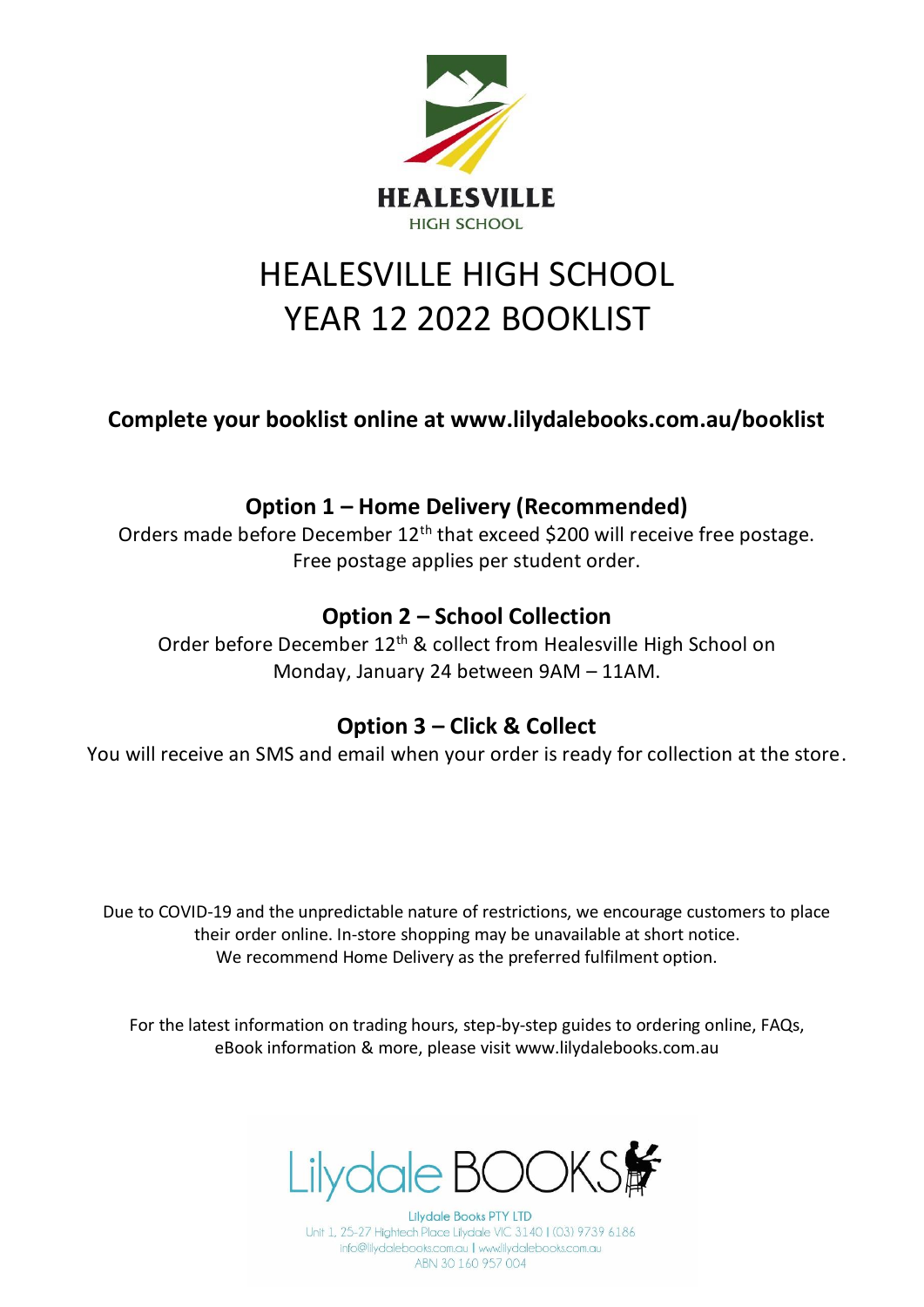|                                                                                | <b>TOTAL PRICE</b> |
|--------------------------------------------------------------------------------|--------------------|
| <b>ALL STUDENTS</b>                                                            |                    |
| The following product is required by all Year 12 students.                     |                    |
| SMASHING VCE: HOW TO STUDY AND STILL HAVE A LIFE 2E (NEW EDITION FOR 2022)     | \$29.95            |
| <b>BIOLOGY UNITS 3&amp;4</b>                                                   |                    |
| NELSON VICSCIENCE BIOLOGY VCE UNITS 3&4 STUDENT BOOK 4E + 1 ACCESS CODE FOR 26 |                    |
| <b>MONTHS (NEW EDITION FOR 2022)</b>                                           | \$89.95            |
| 1 2D RING FOLDER A4 25MM                                                       | \$3.95             |
| 2 50 REFILLS LINED PAPER 7MM                                                   | \$3.90             |
| <b>BUSINESS MANAGEMENT UNITS 3&amp;4</b>                                       |                    |
| THE CPAP STUDY GUIDE TO VCE BUSINESS MANAGEMENT 6E (NEW EDITION FOR 2022)      | \$42.95            |
| 1 2D RING A4 25MM FOLDER                                                       | \$3.95             |
| 1 50 REFILLS LINED PAPER 7MM                                                   | \$1.95             |
| 1 A4 PLASTIC POCKETS PACK 10                                                   | \$0.85             |
| <b>CHEMISTRY UNITS 3&amp;4</b>                                                 |                    |
| HEINEMANN CHEMISTRY 2 STUDENT BOOK WITH READER+ 5E (purchase second hand)      | \$88.95            |
| <b>HEINEMANN CHEMISTRY 2 WORKBOOK 3E</b>                                       | \$36.50            |
| 1 2D RING FOLDER A4 25MM                                                       | \$3.95             |
| 2 50 REFILLS LINED PAPER 7MM                                                   | \$3.90             |
| 2 96 PAGE A4 EXERCISE BOOK                                                     | \$2.20             |
| <b>ENGLISH UNITS 3&amp;4</b>                                                   |                    |
| INSIGHT ENGLISH YEAR 12 STUDENT TEXTBOOK + EBOOK 2E (WITH BONUS DIGITAL BOOK)  | \$44.95            |
| AUSTRALIAN POCKET OXFORD DICTIONARY 8E (Retain from Year 11)                   | \$29.95            |
| <b>CHARLIE'S COUNTRY DVD</b>                                                   | \$17.95            |
| STATION ELEVENMANDEL                                                           | \$19.99            |
| LIKE A HOUSE ON FIRE KENNEDY                                                   | \$29.99            |
| THE HATE RACE (NEW FOR 2022)                                                   | \$22.99            |
| 1 2D RING FOLDER A4 25MM                                                       | \$3.95             |
| 1 A4 INDICE DIVIDERS 5 TAB                                                     | \$0.95             |
| 4 50 REFILLS LINED PAPER 7MM                                                   | \$7.80             |
| 1 5 SUBJECT NOTEBOOK 260 PAGE                                                  | \$5.95             |
| 1 128 PAGE A4 BINDER BOOK                                                      | \$1.40             |
| <b>ENVIRONMENTAL SCIENCE UNITS 3&amp;4</b>                                     |                    |
| ISSUES OF SUSTAINABILITY VCE UNITS 3&4 5E (NEW EDITION FOR 2022)               | \$87.95            |
| 1 2D RING A4 25MM FOLDER                                                       | \$3.95             |
| 2 50 REFILLS LINED PAPER 7MM                                                   | \$3.90             |
| <b>FOOD STUDIES UNITS 3&amp;4</b>                                              |                    |
| FOOD SOLUTIONS: FOOD STUDIES UNITS 3&4 4E STUDENT BOOK + EBOOK                 | \$78.95            |
| 1 2D RING A4 25MM FOLDER                                                       | \$3.95             |
| 1 100 REFILLS LINED PAPER 7MM                                                  | \$2.95             |
| <b>HEALTH &amp; HUMAN DEVELOPMENT UNITS 3&amp;4</b>                            |                    |
| JACARANDA KEY CONCEPTS IN VCE HEALTH & HUMAN DEVELOPMENT UNITS 3&4 PRINT &     |                    |
| LEARNON EBOOK 7E (INCL. STUDYON) (NEW EDITION FOR 2022)                        | \$80.00            |
| <b>LANGUAGES: JAPANESE</b>                                                     |                    |
| IITOMO SENIOR STUDENT BOOK + EBOOK (NEW FOR 2022)                              | \$62.95            |
| 1 50 REFILLS LINED PAPER 7MM                                                   | \$1.95             |
| 1 USB 16GB FLASH DRIVE                                                         | \$6.50             |
| 1 2D RING A4 25MM FOLDER ZIPPER BINDER STURDY WITH NAME CARD                   | \$5.75             |
| <b>MATHEMATICS STATIONERY</b>                                                  |                    |
| 1 50 GRAPH REFILLS A4 2MM                                                      | \$3.25             |
| 3 96 PAGE A4 EXERCISE BOOK                                                     | \$3.30             |
| 1 64 PAGE A4 EXERCISE BOOK (summary book)                                      | \$0.90             |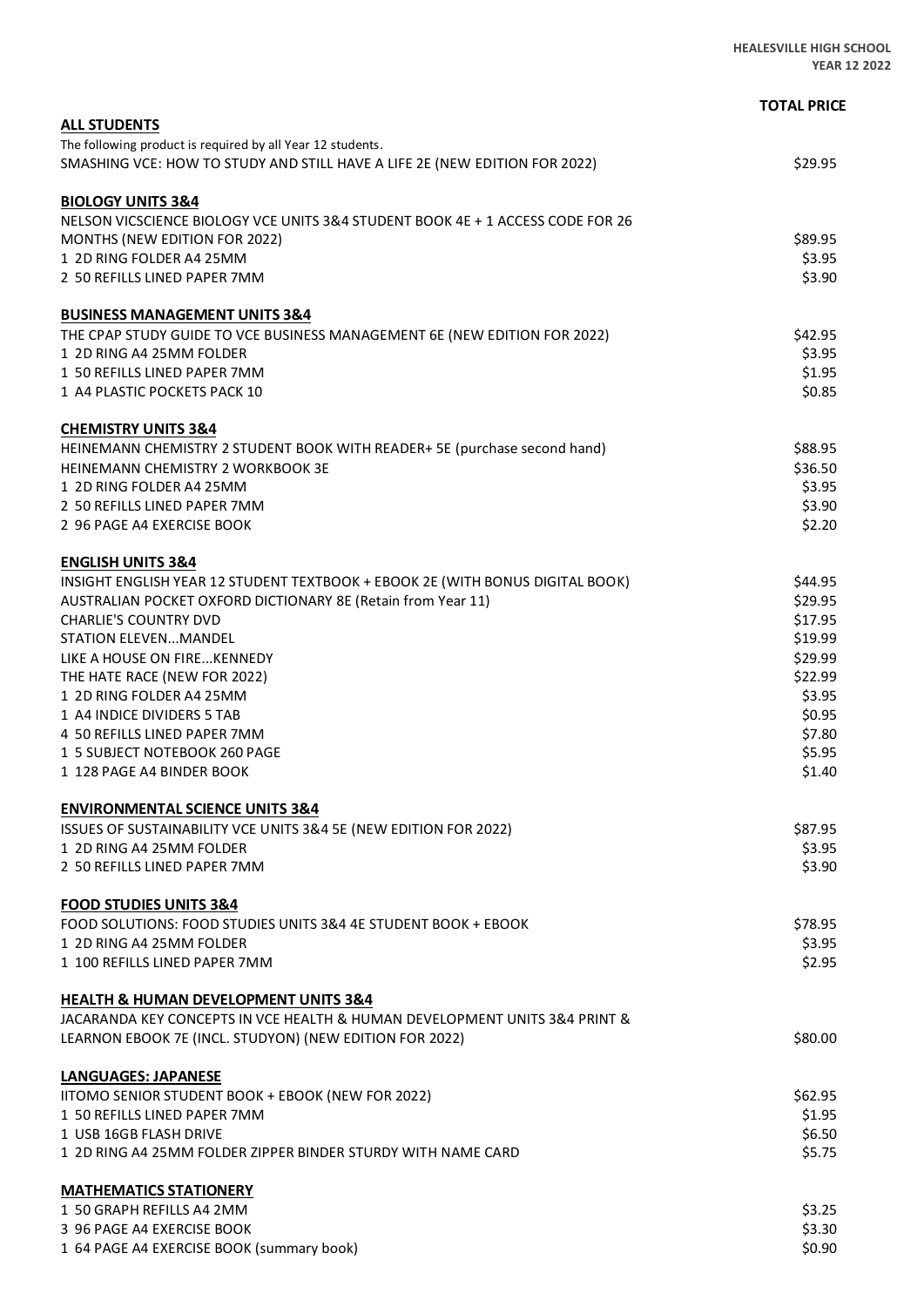#### **MATHEMATICS: FURTHER MATHEMATICS VCE UNITS 3&4**

| JACARANDA MATHS QUEST 12 FURTHER MATHEMATICS 5E VCE UNITS 3&4 & EBOOKPLUS 6E                                                                        |          |
|-----------------------------------------------------------------------------------------------------------------------------------------------------|----------|
| (INCL STUDYON)*                                                                                                                                     | \$80.00  |
| 1 TINSPIRE CX II CAS HANDHELD CALCULATOR (Retain from Year 11 or can be purchased                                                                   |          |
| from ABACUS on the form included)                                                                                                                   | \$234.95 |
| 4 96 PAGE A4 EXERCISE BOOK                                                                                                                          | \$4.40   |
| 1 A4 DISPLAY BOOK 20 POCKETS REFILLABLE                                                                                                             | \$1.45   |
| * Students who have purchased a second hand textbook and would like access to the Interactive eBook & StudyOn can purchase the                      |          |
| following eBooks.                                                                                                                                   |          |
| JACARANDA MATHS QUEST 12 FURTHER MATHEMATICS VCE UNITS 3&4 6E EBOOKPLUS                                                                             |          |
| RENEWAL (eBook Only)                                                                                                                                | \$30.00  |
| STUDYON VCE FURTHER MATHS UNITS 3&4 2E EBOOK (eBook Only)                                                                                           | \$19.95  |
| <b>MATHEMATICS: MATHEMATICAL METHODS VCE UNITS 3&amp;4</b>                                                                                          |          |
| JACARANDA MATHS QUEST 12 MATHEMATICAL METHODS VCE UNITS 3&4 2E & EBOOKPLUS (INCL                                                                    |          |
| STUDYON)*                                                                                                                                           | \$80.00  |
| 1 TINSPIRE CX II CAS HANDHELD CALCULATOR (Retain from Year 11 or can be purchased                                                                   |          |
| from ABACUS on the form included)                                                                                                                   | \$234.95 |
| 1 A4 DISPLAY BOOK 20 POCKETS REFILLABLE                                                                                                             | \$1.45   |
| * Students who have purchased a second hand textbook and would like access to the Interactive eBook & StudyOn can purchase the<br>following eBooks. |          |
| JACARANDA MATHS QUEST 12 MATHEMATICAL METHODS VCE UNITS 3&4 2E EBOOKPLUS                                                                            |          |
| RENEWAL (eBook Only)                                                                                                                                | \$30.00  |
| STUDYON VCE MATHS METHODS UNITS 3&4 2E EBOOK (eBook Only)                                                                                           | \$15.00  |
| <b>MEDIA UNITS 3&amp;4</b>                                                                                                                          |          |
| 1 128 PAGE A4 BINDER BOOK 8MM RULED                                                                                                                 | \$1.40   |
| 1 A3 COLBY DISPLAY BOOK 20 POCKETS REFILLABLE                                                                                                       | \$26.95  |
| 1 USB 16GB FLASH DRIVE                                                                                                                              | \$6.50   |
| 1 BLACK TEXTA ARTLINE 70                                                                                                                            | \$3.75   |
| <b>MUSIC PERFORMANCE UNITS 3&amp;4</b>                                                                                                              |          |
| VCE MUSIC PERFORMANCE MUSIC LANGUAGE ESSENTIALS STUDENT WORKBOOK UNITS 3&4                                                                          | \$29.95  |
| 1 2D RING A4 25MM FOLDER                                                                                                                            | \$3.95   |
| 1 50 REFILLS LINED PAPER 7MM                                                                                                                        | \$1.95   |
| 1 50 MUSIC MANUSCRIPT REFILLS A4                                                                                                                    | \$3.85   |
| 1 A4 PLASTIC POCKETS PACK 10                                                                                                                        | \$0.85   |
| 1 2B PENCIL                                                                                                                                         | \$0.65   |
| PHYSICAL EDUCATION UNITS 3&4                                                                                                                        |          |
| JACARANDA LIVE IT UP 2 VCE PHYSICAL EDUCATION UNITS 3&4 4E & EBOOKPLUS (INCL                                                                        |          |
| STUDYON)*                                                                                                                                           | \$80.00  |
| 1 2D RING A4 25MM FOLDER                                                                                                                            | \$3.95   |
| 1 50 REFILLS LINED PAPER 7MM                                                                                                                        | \$1.95   |
| 1 96 PAGE A4 EXERCISE BOOK                                                                                                                          | \$1.10   |
| * Students who have purchased a second hand textbook and would like access to the Interactive eBook & StudyOn can purchase the                      |          |
| following eBooks.                                                                                                                                   |          |
| JACARANDA LIVE IT UP 2 VCE UNITS 3&4 4E EBOOKPLUS RENEWAL (eBook Only)                                                                              | \$30.00  |
| STUDYON VCE PHYSICAL EDUCATION UNITS 3&4 2E EBOOK (eBook Only)                                                                                      | \$15.00  |
| <b>PSYCHOLOGY UNITS 3&amp;4</b>                                                                                                                     |          |
| OXFORD PSYCHOLOGY UNITS 3+4 STUDENT BOOK + OBOOK 3E                                                                                                 | \$97.95  |
| 1 A4 DISPLAY BOOK 20 PAGE NON REF WITH INSERT COVER                                                                                                 | \$3.50   |
| 1 96 PAGE A4 EXERCISE BOOK 8MM RULED                                                                                                                | \$1.10   |